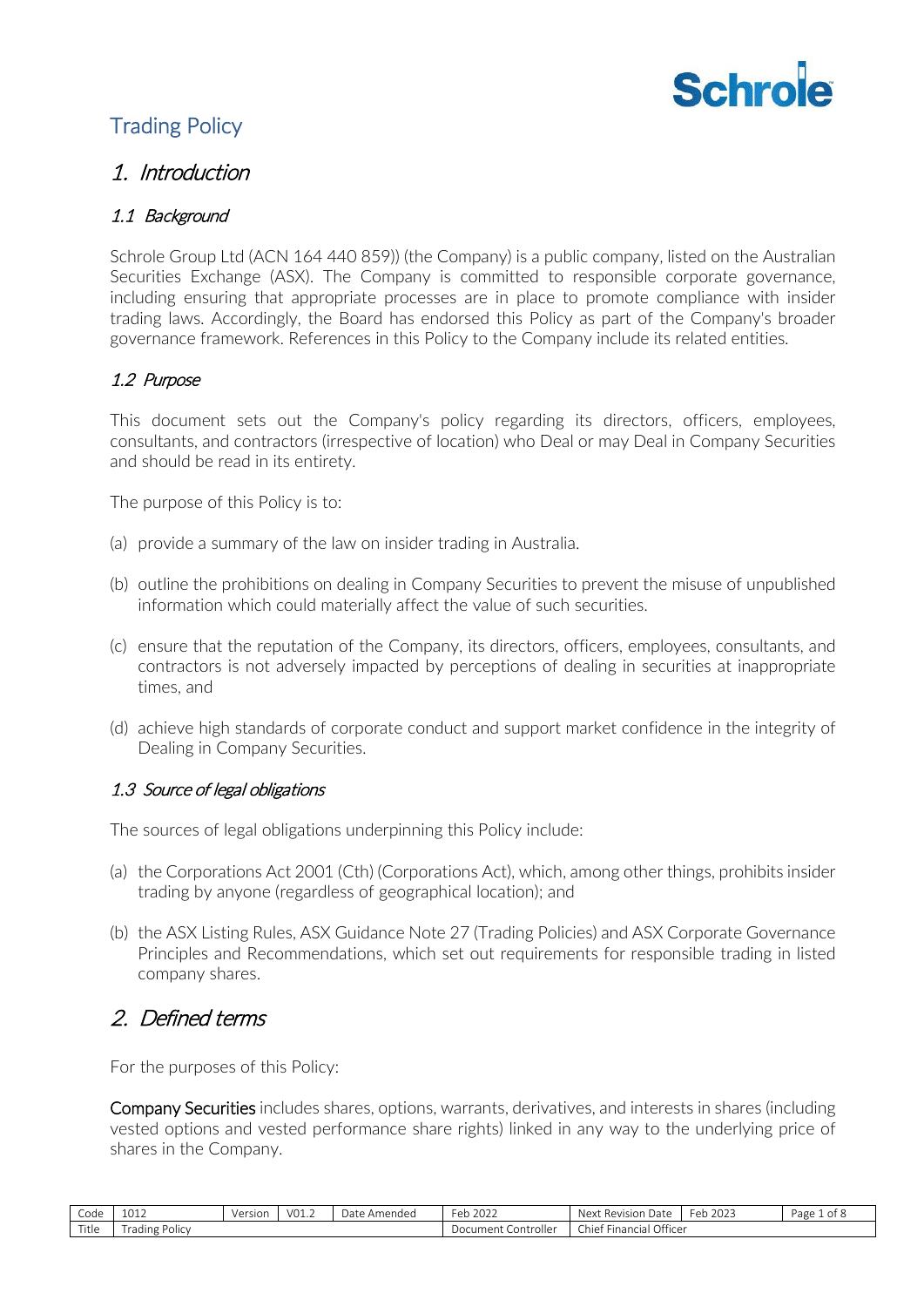

**Black-out Periods** means a relevant period as defined by the Company when Designated Persons may not Deal in Company Securities.

#### Dealing includes:

- (a) applying for, acquiring, or disposing of securities.
- (b) entering into an agreement to apply for, acquire or dispose of securities; and
- (c) granting, accepting, acquiring, disposing, exercising, or discharging an option or other right or obligation to acquire or dispose of securities.

#### Derivatives include:

- (a) derivatives within the meaning given in section 761D of the Corporations Act (such as options, forward contracts, swaps, futures, warrants, caps, and collars); and
- (b) any other transaction in financial products which operate to limit (in any way) the economic risk associated with holding the relevant securities.

#### Designated Persons means each of:

- (a) the Directors of the Company.
- (b) any person who by their role or otherwise, becomes aware of Inside Information by having access to confidential material which may contain potentially price sensitive information including the Company board papers, periodic disclosure materials or any other relevant document; and
- (c) in relation to those persons identified in paragraphs (a) and (b) above, the following people are also deemed to be Designated Persons:
	- $(i)$  their spouse or any of their children (including stepchildren) under the age of 18 years.
	- (ii) a trust which they, any members of their family, or family-controlled company are a trustee or beneficiary; and
	- (iii) a company which they or their family control.

Inside Information means information, which is not generally available to the market and, if it were generally available to the market, would be likely to have a material effect on the price or value of securities. Annexure A provides further details about what constitutes Inside Information.

Margin Loan means any lending or similar arrangement allowing a person to borrow money to invest in securities using existing investments as security.

# 3. Insider trading prohibition - the law

It is an offence under the Corporations Act to Deal using Inside Information, or communicate Inside Information to others who will, or are likely to, Deal on the Inside Information.

| $\sim$<br>Code | 0.12<br>TATA               | Version | VO1.2 | Date<br>Amended | $\sim$ $\sim$ $\sim$<br>⊦eb<br>ZUZZ | Next<br>i Date<br>Re١<br>ision | 2023<br>чeр | Page<br>$\sim$<br>ے ⊔ : |
|----------------|----------------------------|---------|-------|-----------------|-------------------------------------|--------------------------------|-------------|-------------------------|
| Title          | . .<br>-<br>Trading Policy |         |       |                 | Controller<br>Document (            | Financial Officer<br>Chie‡     |             |                         |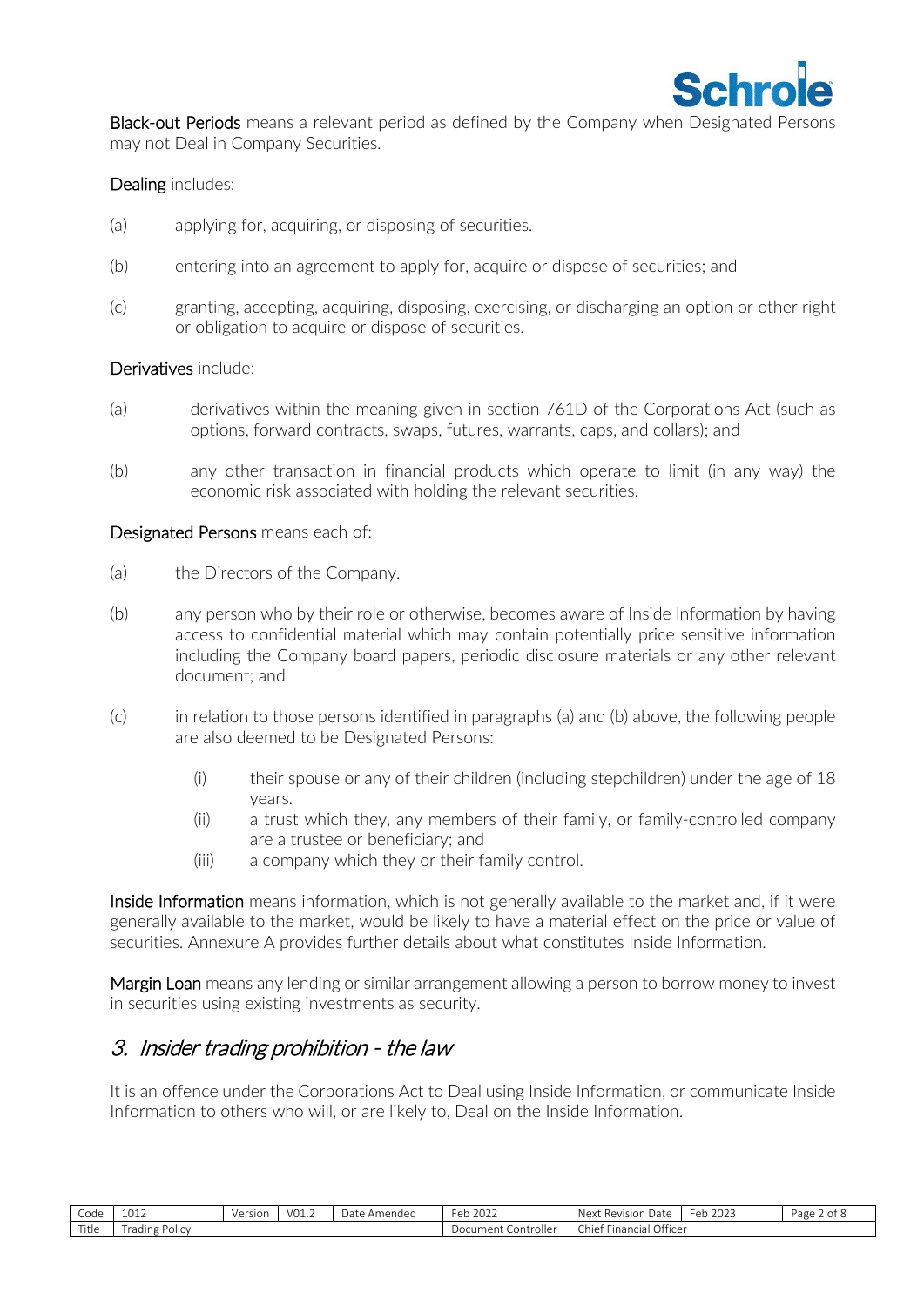

## 4. Dealing in Company Securities

### 4.1 When a Designated Person MAY Deal

A Designated Person may deal in Company Securities unless restricted from doing so under clause 4.2 (When a Designated Person May Not Deal).

#### 4.2 When a Designated Person MAY NOT Deal

Subject to clause 5 (Exceptions), a Designated Person may not Deal in Company Securities during the following designated Black-out Periods:

- (i) the period two weeks prior to, and 24 hours after the release of the Company's quarterly results.
- (ii) the period two weeks prior to, and 24 hours after the release of the Company's halfyear results.
- (iii) the period two weeks prior to, and 24 hours after the release of the Company's full-year results; and
- (iv) any other period determined by the Chair in consultation with the Company Secretary to be a Black-out Period from time to time.

In addition to the restrictions in clause 4.2(a), a Designated Person may not Deal in Company Securities at any time if he or she has:

- (i) information that he or she knows, or ought reasonably to know, is Inside Information; or
- (ii) not complied with clause 6 (Approvals and notification requirements).

#### 4.3 When employees, consultants, or contractors (other than a Designated Person) MAY Deal

An employee, consultant, or contractor (who is not a Designated Person) may, at any time, Deal in Company Securities if he or she does not have information that he or she knows, or ought reasonably to know, is Inside Information.

#### 4.4 When employees, consultants, or contractors (other than a Designated Person) MAY NOT Deal

An employee, consultant, or contractor (who is not a Designated Person) who has information that he or she knows, or ought reasonably to know, is Inside Information may not:

- (a) Deal in Company Securities.
- (b) advise, procure, or encourage another person to deal in Company Securities; or
- (c) pass on information to any person if they know, or ought reasonably to know, that the person may use the information to Deal in (or procure another person to Deal in) Company Securities.

| $\sim$<br>Code | 1011<br>TOTS                        | Version | VO1.2 | Amended<br>Date | 222<br>∙eb.<br>2022 | Date<br>Revision<br>Next                  | 202<br>$\sim$<br>⊦eb<br>ZUZJ | Page<br>ot 8<br>$\overline{\phantom{a}}$ |
|----------------|-------------------------------------|---------|-------|-----------------|---------------------|-------------------------------------------|------------------------------|------------------------------------------|
| Title          | -<br>rading '<br><sup>o</sup> olicy |         |       |                 |                     | Officer<br>.<br><b>Financial</b><br>Chief |                              |                                          |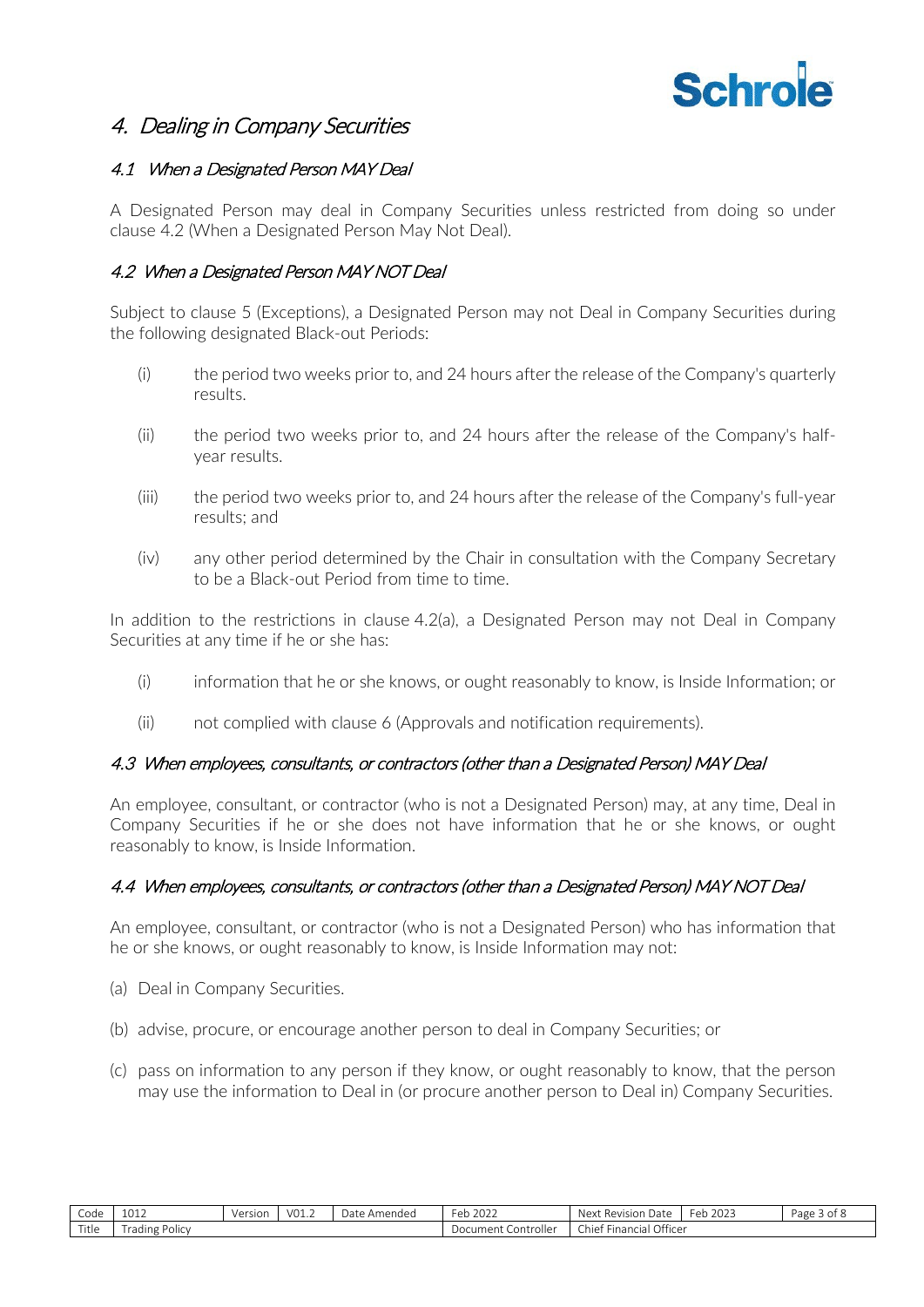

# 5. Exceptions

### 5.1 Permitted dealings

Subject to not being in the possession of Inside Information, a Designated Person may at any time:

- (a) transfer Company Securities already held into a superannuation fund or other saving scheme in which the Designated Person is a beneficiary.
- (b) invest in, or trade in units of, a fund or other scheme (other than a scheme only investing in Company Securities) where the assets of the fund or scheme are invested at the discretion of a third party.
- (c) undertake to accept, or accept, a takeover offer.
- (d) participate in an offer or invitation made to all or most security holders, including a rights issue, equal access buy-back, security purchase plan or dividend or distribution reinvestment plan, where the timing and structure of the offer or invitation has been approved by the Board. This includes decisions relating to whether to take up the entitlements and sale of entitlements required to provide for the take up of the balance of entitlements under a renounceable pro rata issue.
- (e) exercise (but not Deal with the securities following exercise) an option or right under an employee incentive scheme where the final date for the exercise of the option or right falls during a Black-out Period or the Company has had several consecutive Black-out Periods and the Designated Person could not reasonably have been expected to exercise it at a time when free to do so.
- (f) acquire (but not Deal with the securities following acquisition) Company shares by conversion of financial instruments giving rights to conversion to shares (e.g., options or convertible securities) where the final date for the conversion of the security falls during a Black-out Period or the Company has had several consecutive Black-out Periods and the Designated Person could not reasonably have been expected to exercise it at a time when free to do so.
- (g) acquire Company securities under a bonus issue made to all holders of securities of the same class.
- (h) acquire Company securities under a dividend reinvestment, or top-up plan that is available to all holders of securities of the same class.
- (i) acquire, or agree to acquire or exercise options under a Company employee share plan.
- (j) withdraw ordinary shares in the Company held on behalf of the Designated Person in an employee share plan where the withdrawal is permitted by the rules of that plan.
- (k) acquire ordinary shares in the Company because of the exercise of options held under an employee share scheme; or
- (l) where the Designated Person is a trustee, trade in the securities of the Company by that trust, provided the Designated Person is not a beneficiary of the trust and any decision to trade during a Black-out Period is taken by the other trustees or by the investment managers independently of the Designated Person.

| $\sim$<br>Code | 1012                                             | Version | V01.2 | Date<br>Amended | $\overline{\phantom{a}}$<br>2022<br>Feb 202∠ | Next<br>Revision<br>Date           | 2023<br>Feb | Page 4 of 8 |
|----------------|--------------------------------------------------|---------|-------|-----------------|----------------------------------------------|------------------------------------|-------------|-------------|
| Title          | $\overline{\phantom{a}}$<br><b>rading Policy</b> |         |       |                 | Document<br>Controller                       | Officer<br>.<br>Financial<br>Chief |             |             |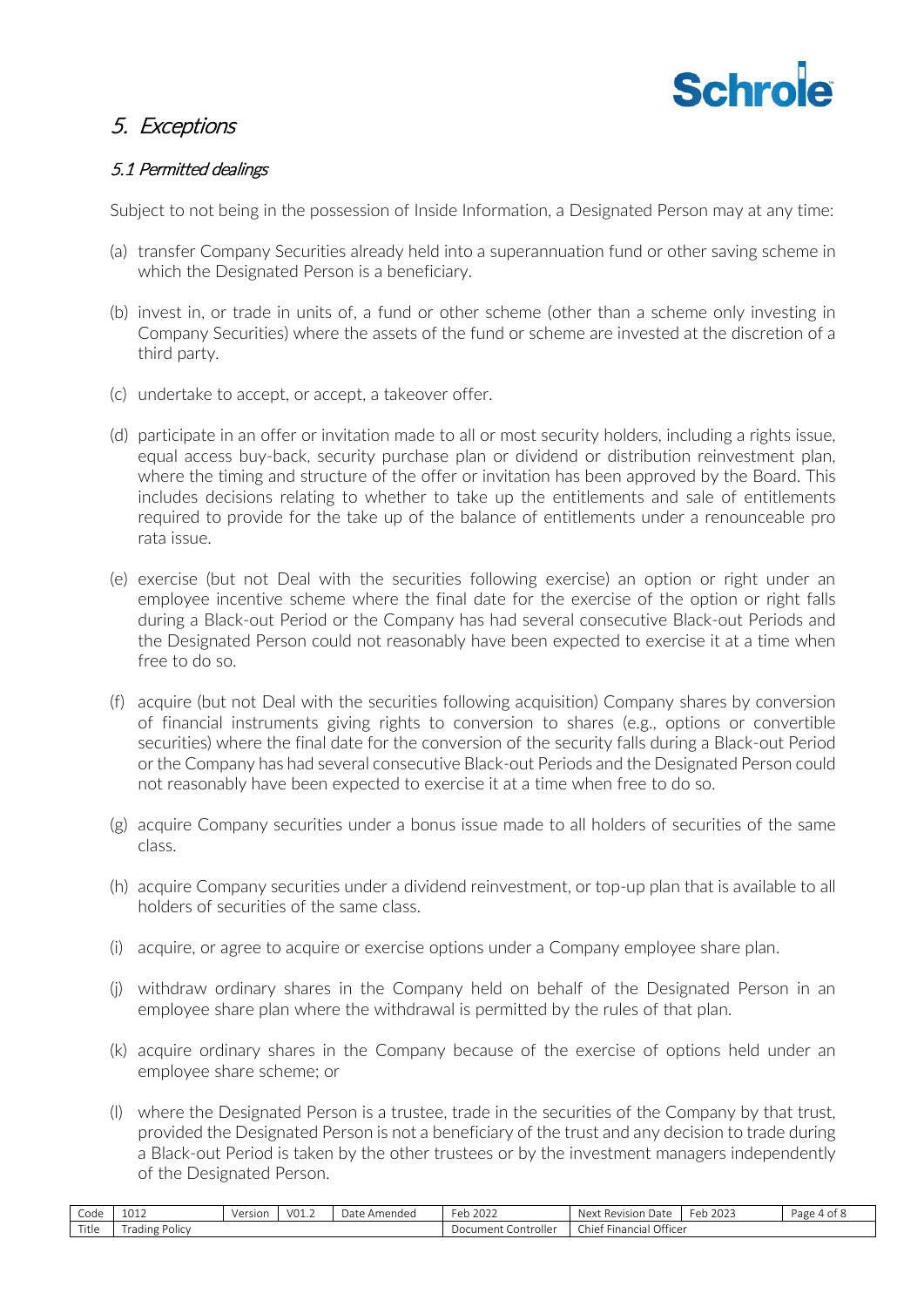

## 5.2 Approval to dispose or transfer Company Securities in exceptional circumstances

In exceptional circumstances a Designated Person may seek written approval from the Company Secretary or Chair (Approval Officer) to dispose of or transfer (but not acquire or otherwise Deal with) Company Securities during a Black-out Period (Disposal Consent).

The Approval Officer will act with caution in determining whether there are exceptional circumstances, which may include, but will not be limited to, where:

- <span id="page-4-0"></span>(a) the Designated Person is in severe financial hardship and a pressing financial commitment cannot be satisfied otherwise than by disposing of Company Securities; or
- <span id="page-4-1"></span>(b) the Designated Person is required by a court order, or there are court enforceability undertakings, to transfer or dispose of Company Securities or there is some other overriding legal regulatory requirement for them to do so.

A Designated Person seeking Disposal Consent based on paragraph [\(a\)](#page-4-0) above must provide the Approval Officer with:

- (i) a written application stating all the facts; and
- (ii) copies of relevant supporting documentation, including contact details of the Designated Person's accountant, bank, and other such independent institutions (where applicable).

A Designated Person seeking Disposal Consent based on paragraph [\(b\)](#page-4-1) above must provide the Approval Officer with a written application accompanied by relevant court and/or supporting legal documentation (where applicable).

The Approval Officer may grant Disposal Consent to a Designated Person:

- (i) only if that Designated Person is not in possession of Inside Information; and
- (ii) on such terms and conditions (including the duration of the right to dispose or transfer) as considered reasonable in the circumstances by the Approval Officer.

The Approval Officer will notify the Board of any Disposal Consent granted to a Designated Person.

A Disposal Consent, if granted, will be issued in writing to the Designated Person and will contain a specified time during which the disposal or transfer can be made.

## 6. Approvals and Notification requirements

#### 6.1 Approval requirements

Any Designated Person (other than the Chair) wishing to Deal in Company Securities must obtain the prior written approval of the Chair or the Board before doing so.

If the Chair wishes to Deal in Company Securities, the Chair must obtain the prior approval of the Board before doing so.

| $\sim$<br>Code      | 1011<br>TOTS               | Version | $\sim$<br>$VU_{\perp,\perp}$ | Date<br>Amended | $\bigcap$<br>$\sim$<br>+eb 202∠ | ı Date<br>Next<br>Rev<br><b>ISION</b> | $\sim$<br>2022<br>Feb<br>1 ZUZ3 | Page<br>ot 8 |
|---------------------|----------------------------|---------|------------------------------|-----------------|---------------------------------|---------------------------------------|---------------------------------|--------------|
| $-$<br>$+1$<br>itie | $\cdots$<br>Frading Policy |         |                              |                 | . controller<br>Document        | Officer<br>. .<br>Financial<br>Chief  |                                 |              |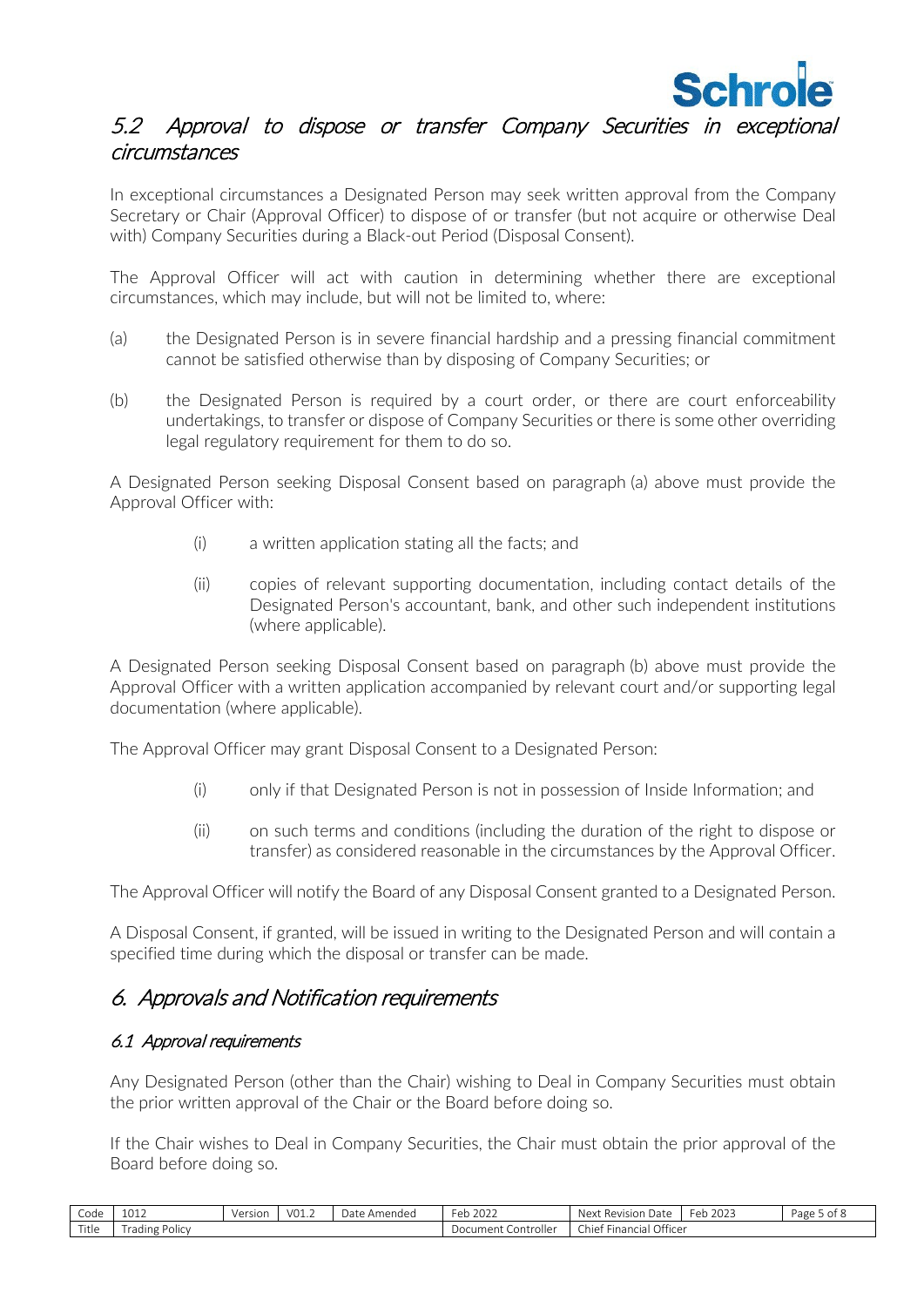

### 6.2 Approvals to Deal

All requests to Deal in Company Securities as referred to in paragraph 6.1 must include the intended volume of securities to be Dealt in and an estimated time frame for the Dealing.

Copies of written approvals must be forwarded to the Company Secretary prior to the approved Dealing.

#### 6.3 Notification

After approval obtained in accordance with paragraph 6.2, any Designated Person who Deals in Company Securities must notify the Company Secretary in writing of the details of the transaction within 5 business days of the Dealing occurring.

The notification obligation in paragraph 6.3 always operates but does not apply to acquisitions of shares or options by employees made under employee share or option schemes, nor does it apply to the acquisition of shares because of the exercise of options under an employee share scheme.

# 7. Other restrictions

### 7.1 Incomplete Buy or Sell Orders

Buy or sell orders for Company Securities which are placed but not completed outside of a Blackout Period are subject to the following restrictions once the Black-out Period commences:

- the order must be completed within 5 trading days otherwise it will lapse: and
- the order cannot be varied.

Any order subject to this procedure should be notified in writing to the Company Secretary within 24 hours of the Black-out Period commencing.

#### 7.2 Derivatives

The Company prohibits the use of Derivatives in relation to unvested equity instruments, including performance share rights, and vested Company Securities that are subject to disposal restrictions (such as a "Holding Lock").

Derivatives may be used in relation to vested positions which are not subject to disposal restrictions subject to compliance with the law and the other provisions of this Policy.

#### 7.3 Prohibition on Margin Loan Arrangements

Designated Persons may not:

- (a) enter a Margin Loan or similar funding arrangement to acquire any Company Securities; or
- (b) use Company Securities as security for a Margin Loan or similar funding arrangement.

| $\sim$<br>Code | 1011<br>TOTS              | Version | V01.2 | Amended<br>Date . | 2022<br>∙eb<br>2022      | Revision<br>Date<br>Next                    | 202<br>$\sim$<br>Feb.<br>ZUZ. | Page<br>:6 of 8 |
|----------------|---------------------------|---------|-------|-------------------|--------------------------|---------------------------------------------|-------------------------------|-----------------|
| Title          | . .<br>-<br>rading Policy |         |       |                   | . Controller<br>Jocument | Officer<br>$\sim -$<br>Financial<br>chief 1 |                               |                 |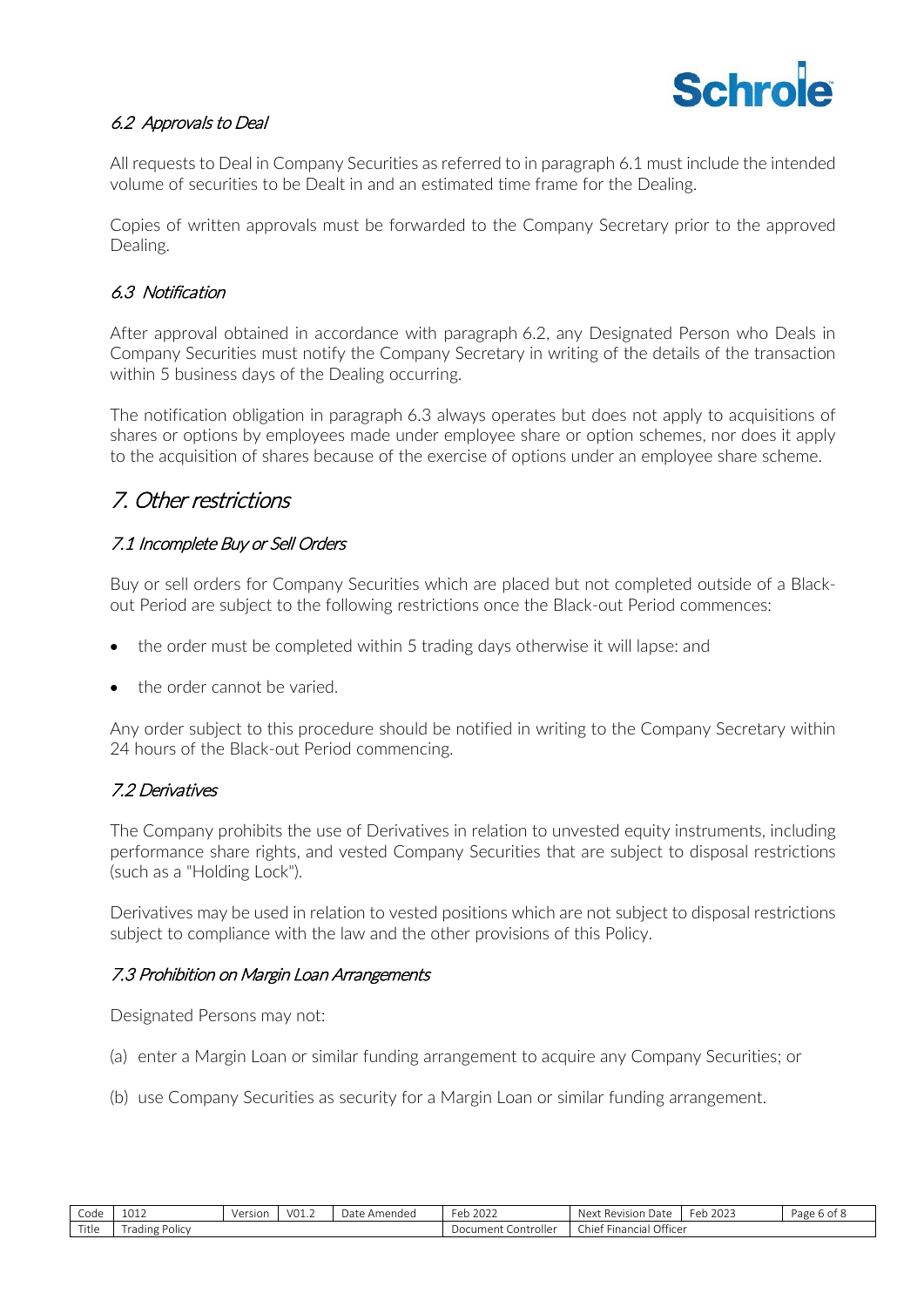

### 7.4 Securities of other companies

The prohibitions in the Corporations Act against insider trading applies equally to where Inside Information is being held by a person about another listed company or entity. This may occur, for example, whilst negotiating a transaction with the Company, or where another listed entity provides confidential information about itself or another listed entity. Accordingly, if a person possesses Inside Information in relation to the securities of another listed entity, they must not Deal in those securities.

# 8. Penalties

Insider trading is a criminal offence. A person who commits a breach of the insider trading provisions could be subject to both civil and criminal penalties for the individual and for the Company.

In addition, the insider trader, and any other persons involved in the contravention, may also be liable to compensate third parties for any resulting loss.

# 9. Policy compliance

During the year the Company may require confirmation from Designated Persons that they have complied with this Policy. The Company may also require confirmation (or declarations) of holdings in securities. All such requested information must be supplied within 5 business days of the request being made.

A breach of this Policy will be regarded very seriously and may lead to disciplinary action being taken (including termination of employment). If the Company becomes aware of any breach of this Policy, then the Company may report such breach to the Australian Securities and Investments Commission.

# 10. Publication

This Policy will be made available from the Company website [\(www.schrole.edu.au\)](http://www.schrole.edu.au/).

# 11. Who to contact

If an individual is in any doubt regarding their proposed dealing in securities, they should contact the Company Secretary.

| Code  | 1012<br>TATA                        | Version | VO1.2 | -<br><i>D</i> ate<br>: Amended | $e$ b<br>2022<br>ZUZZ    | -<br>Next<br>: Revision<br>Date              | 2022<br>'−eb<br>2023 | -<br>Page<br>ot 8 |
|-------|-------------------------------------|---------|-------|--------------------------------|--------------------------|----------------------------------------------|----------------------|-------------------|
| Title | $\cdots$<br>rading<br><b>Policy</b> |         |       |                                | . Controller<br>Document | Officer<br>$\sim -$<br>Financiai<br>L'hief l |                      |                   |